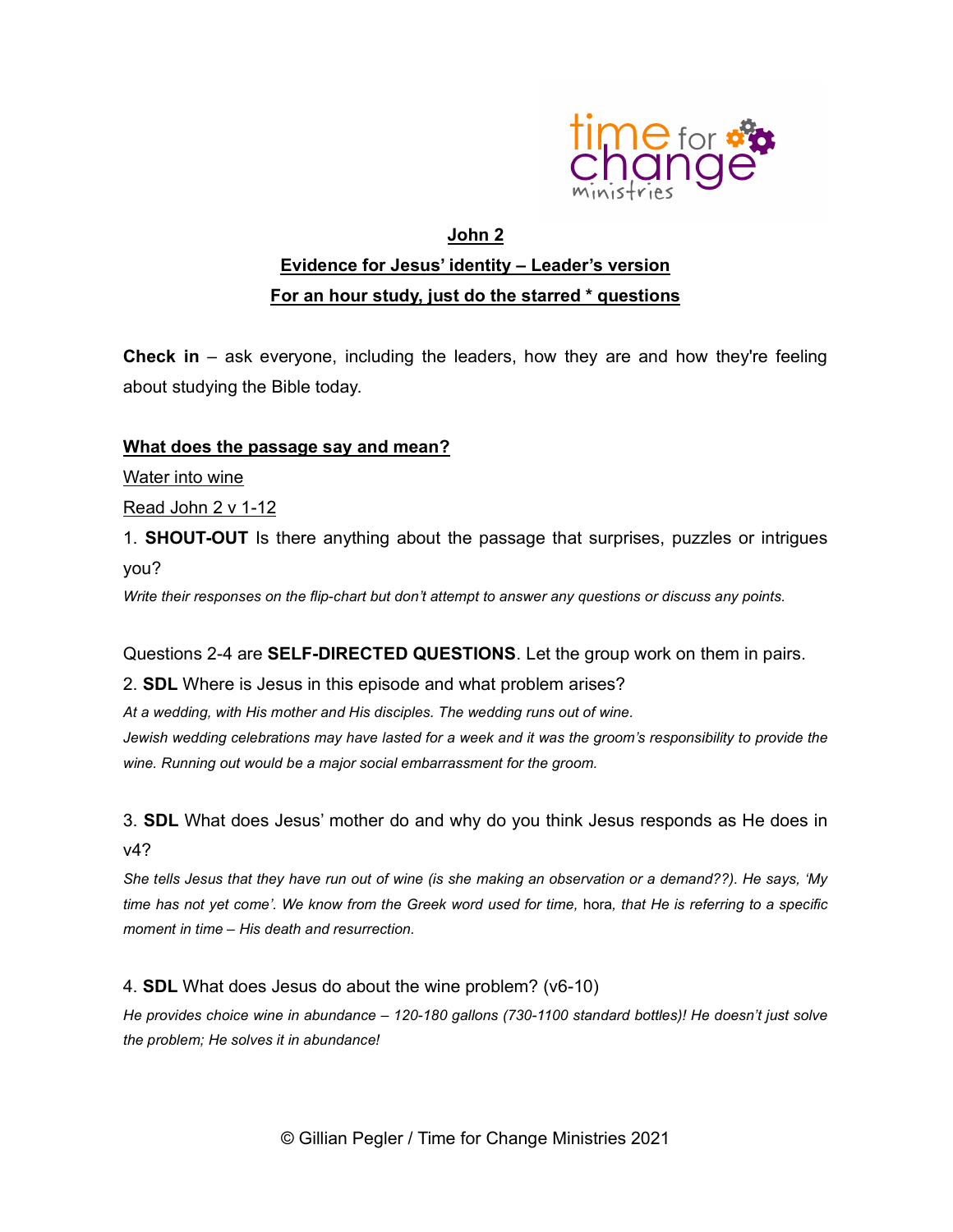5. Considering what Jesus did at the wedding, what can we deduce about His identity? In this miracle, Jesus shows His authority over nature. Jesus is fully human and fully God.

6. Read v11. How does John describe this miracle and what were the consequences?

As a 'sign'. His disciples (presumably including His mother, Mary) put their faith in Him. John 20 v 31 tells us that the signs 'are written that you may believe that Jesus is the Christ, the Son of God, and that by believing you may have life in his name'. They already knew enough to want to follow Jesus, but something new happens when they 'put their faith in Him'. Note that everyone saw the sign, but only His disciples 'put their faith in him'.

7. In the Old Testament, the picture of abundant wine was used to signify the coming of the kingdom of God. In view of this, what reason might Jesus have had for miraculously producing an abundance of wine at the outset of His ministry?

e.g. Amos 9 v 13-15 – after giving prophecies about the coming judgment of God on His rebellious people, Amos talks about a time when King David's prophesied descendant would come and God's people would be restored to their own land (after exile) with a continuous supply of food (the reaper overtaking the planter etc) and wine 'dripping from the mountains', signifying a lasting time of abundance, blessing and belonging. By producing abundant wine, Jesus alludes to this prophecy (and other OT references to wine), making the claim, for those willing to acknowledge it, that God's kingdom has come. He links His own arrival to the

arrival of the kingdom of God; He's giving a sign that He is the Christ (Messiah).

?

Sometimes people assume Jesus will spoil their fun. They think He is the sort of person who would turn wine into water, not water into wine. What is your impression of Jesus?

Clearing the Temple

Read John 2 v 13-17

\*8. What was the purpose of the Temple in Jerusalem?

The Jewish Temple was built as a focal place for the worship of God and a place where animal sacrifices were offered to God. The Temple was where God 'dwelled' – the place where He specifically met with His people.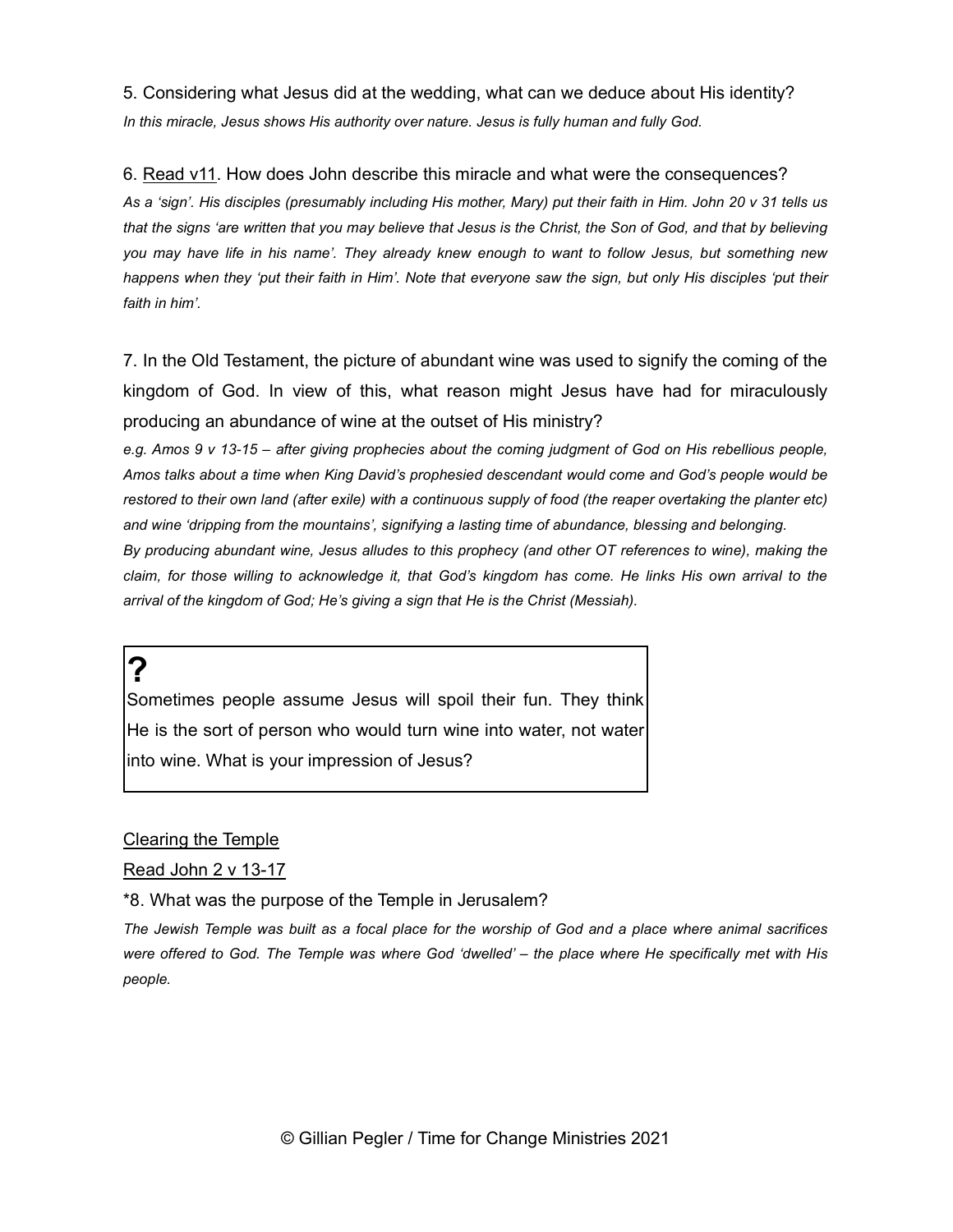\*9. What did Jesus find when He arrived at the Temple and why do you think this was? Animals and doves being sold and money-changers – a market – within the Temple grounds. (People bought their sacrificial animals on-site because they travelled long distances to get to the Temple). (Money changers were there because the Temple authorities (not God) demanded that a specific currency be used within the Temple precincts. Money was changed at profit).

#### \*10. What was Jesus' response to this situation and why?

Jesus got angry and drove out the animals and the people selling them / changing money. He made a whip to do this but He did not strike anyone with it. Maybe He used it to get the animals moving? He turned their tables over and the money was spilled onto the floor. He cause chaos and ended the market. The area used as a market was the area Gentiles were to use for worship – the market was preventing worship of God for a whole people-group.

\*11. What did Jesus say to the people who sold the doves and what did He mean? 'Get these out of here! How dare you turn my Father's house into a market?' Jesus made a direct claim to be the Son of God.

### $\mathbf{\Sigma}^{\star}$

Sometimes people assume that anger is always sinful. Why was Jesus' anger not sinful? Are there times when it's right for us to be angry?

Jesus' anger was appropriate for the situation. It was controlled and directed. He didn't fly off the handle; He dealt with the situation without sinning and without harming anyone.

There are situations in which it is appropriate for us to get angry – when someone is being harmed or treated unjustly. It is right to respond to these situations, but our anger quickly gets inflamed by temper and becomes uncontrolled, misdirected and inappropriate – in summary, sinful.

\*12. What verse from Scripture (our Old Testament) do the disciples remember when Jesus does this and why do you think this is important?

'Zeal for your house will consume me.' (Psalm 69 v 9)

Psalm 69 is a Messianic psalm – it is recognised to contain prophecy about the Messiah, as well as being a contemporary prayer or song from the author's point of view. Jesus quoting this verse at this point is a Messianic claim, to those who are listening.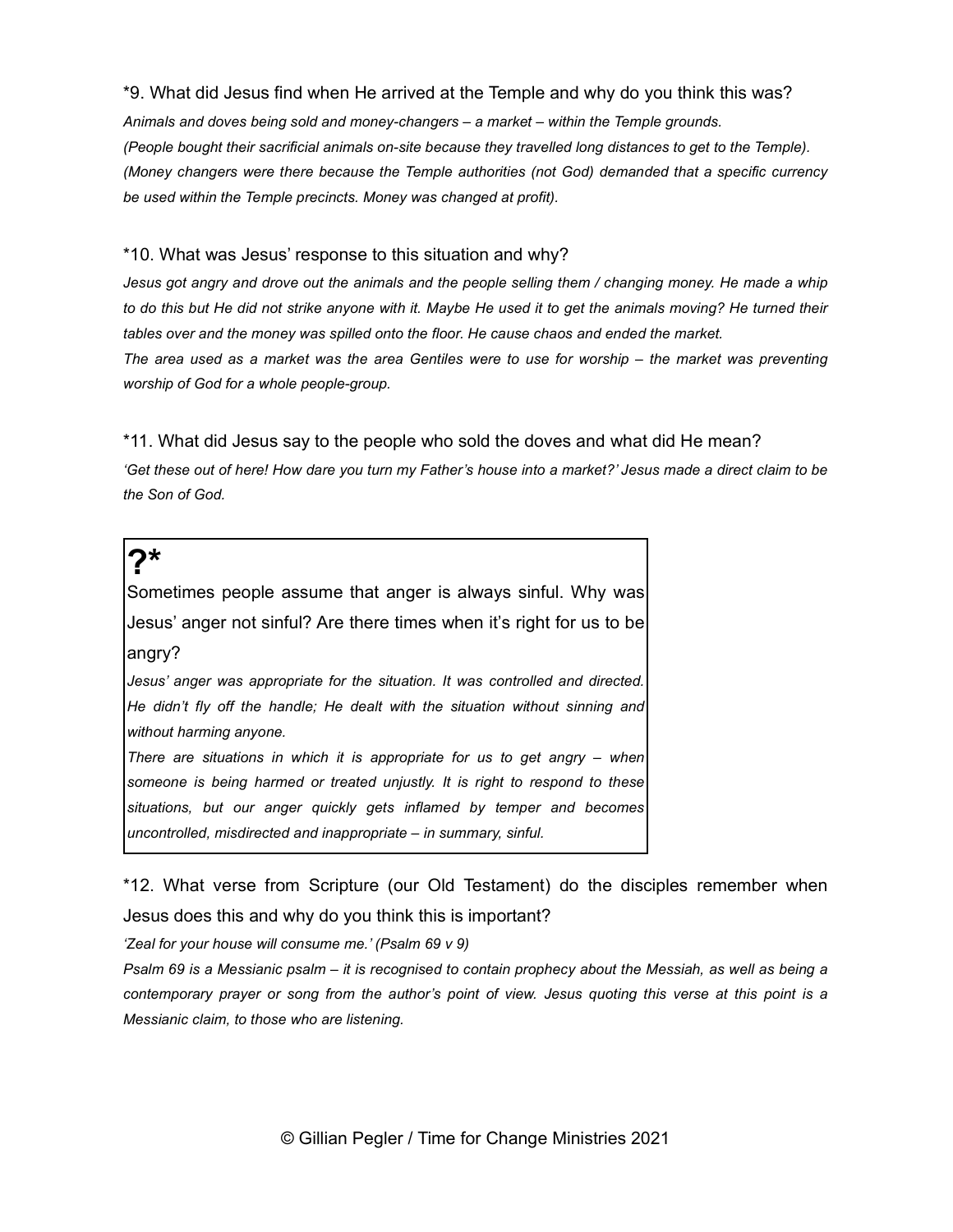#### Read John 2 v 18-22

\*13. The Jews were upset at Jesus walking in and doing this and demanded a sign that He had authority to interfere in the running of the Temple. What sign did Jesus give? (v18-19) They were presumably looking for a miracle – demanding a spectacle from God – but, as a sign, Jesus said, 'Destroy this temple, and I will raise it again in three days.'

\*14. How did the Jews understand Jesus' words?

They thought He was referring to the Temple in Jerusalem and mocked His words.

\*15. Read Matthew 26 v 59-61, part of Jesus' first trial. What do the false witnesses accuse Jesus of? In what way do they misquote Him?

They alleged that Jesus had said, 'I am able to destroy the temple of God and rebuild it in three days.' Threatening to destroy the Jerusalem Temple was an offence.

In John 2, Jesus said 'Destroy this temple…' not 'I will destroy this Temple…'

\*16. Read John 2 v 21-22. What did Jesus really mean when He said, 'Destroy this temple, and I will raise it again in three days'? How was this the sign that the Jews had asked for? He was referring to them destroying His body – His death resurrection three days later. The Jews had asked for a sign that Jesus had authority to clear the Temple: His resurrection from the dead was the ultimate sign of His identity and thus His authority.

There's also an implicit claim that Jesus is the real temple: the Jerusalem Temple pointed towards a better meeting point between God and people – Jesus.

\*17. Jesus' disciples looked back on this after His resurrection. How did they interpret His words, with the benefit of hindsight?

They then believed the Scripture and Jesus' own words about Him rising from the dead.

# $2*$

What have you learned about Jesus' identity through studying this passage? Jesus is the Son of God and is the Christ / the Messiah

**Check out** – ask everyone, including leaders, how they found the study and if they are safe to go back to the cell.

© Gillian Pegler / Time for Change Ministries 2021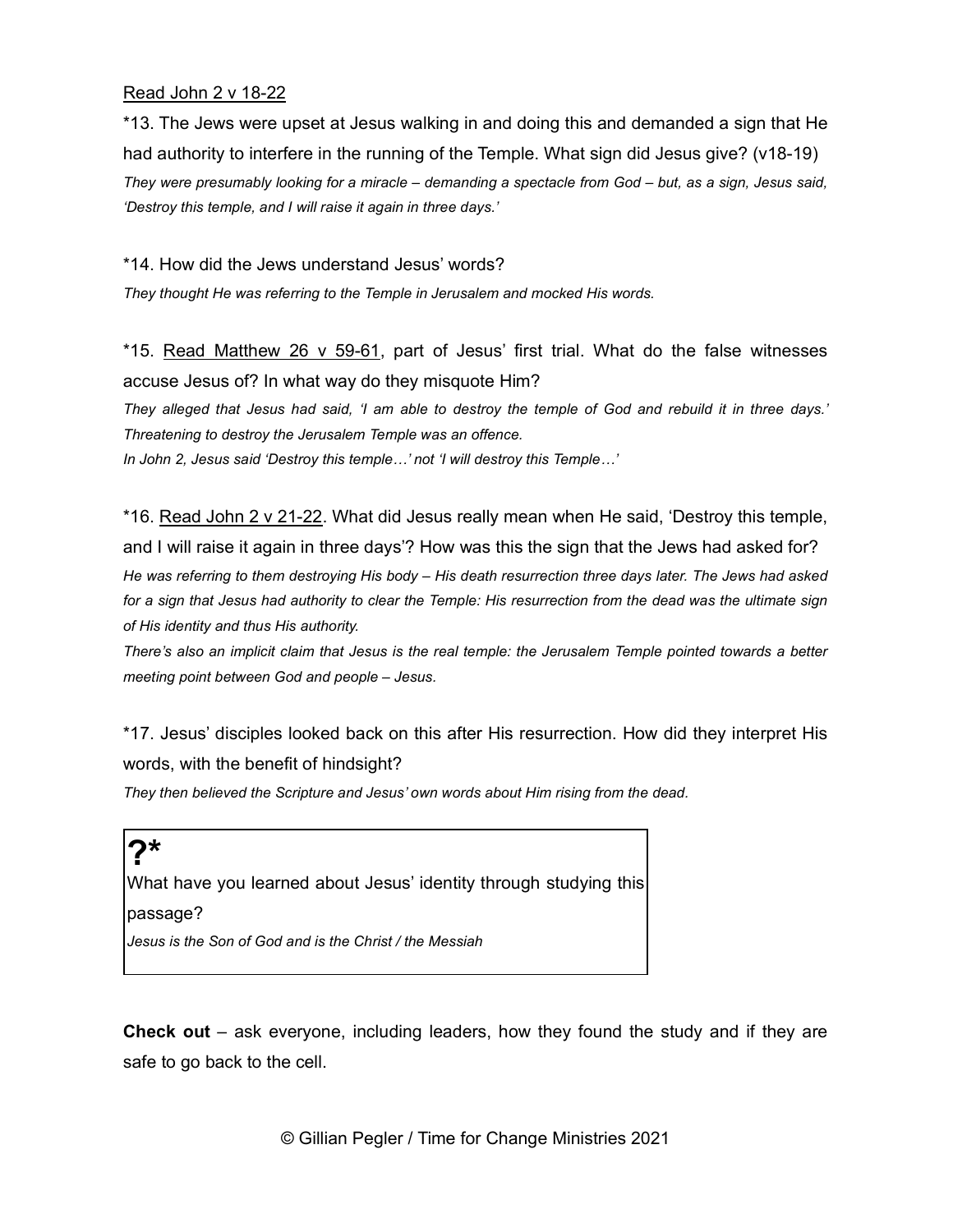

## John 2 Evidence for Jesus' identity

### What does the passage say and mean?

Water into wine

**Read John 2 v 1-12** 

1. Is there anything about the passage that surprises, puzzles or intrigues you?

2. Where is Jesus in this episode and what problem arises?

3. What does Jesus' mother do and why do you think Jesus responds as He does in v4?

4. What does Jesus do about the wine problem? (v6-10)

- 5. Considering what Jesus did at the wedding, what can we deduce about His identity?
- 6. Read v11. How does John describe this miracle and what were the consequences?

7. In the Old Testament, the picture of abundant wine was used to signify the coming of the kingdom of God. In view of this, what reason might Jesus have had for miraculously producing an abundance of wine at the outset of His ministry?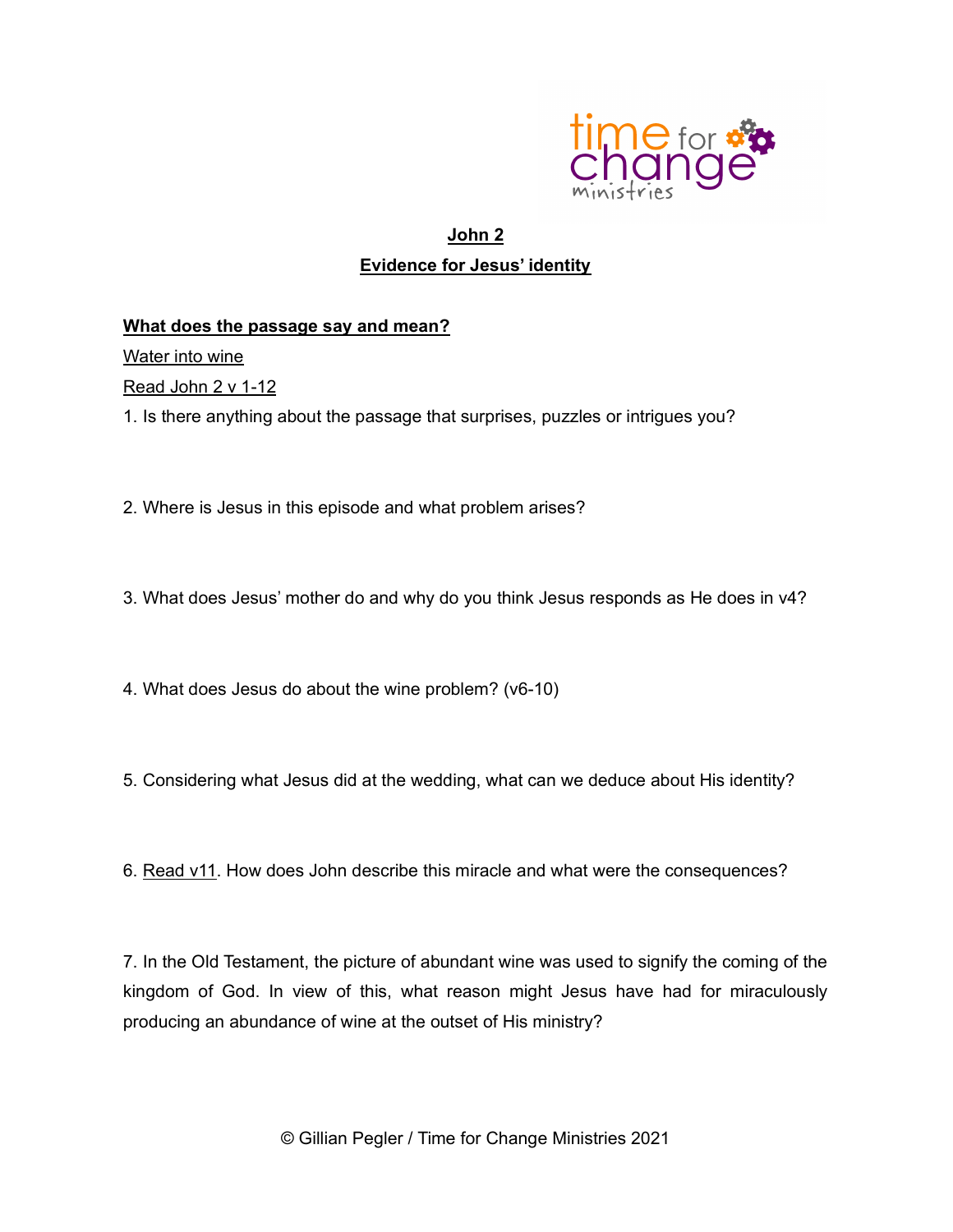? Sometimes people assume Jesus will spoil their fun. They think He is the sort of person who would turn wine into water, not water into wine. What is your impression of Jesus?

### Clearing the Temple

Read John 2 v 13-17

8. What was the purpose of the Temple in Jerusalem?

9. What did Jesus find when He arrived at the Temple and why do you think this was?

10. What was Jesus' response to this situation and why?

11. What did Jesus say to the people who sold the doves and what did He mean?

# ?

Sometimes people assume that anger is always sinful. Why was Jesus' anger not sinful? Are there times when it's right for us to be angry?